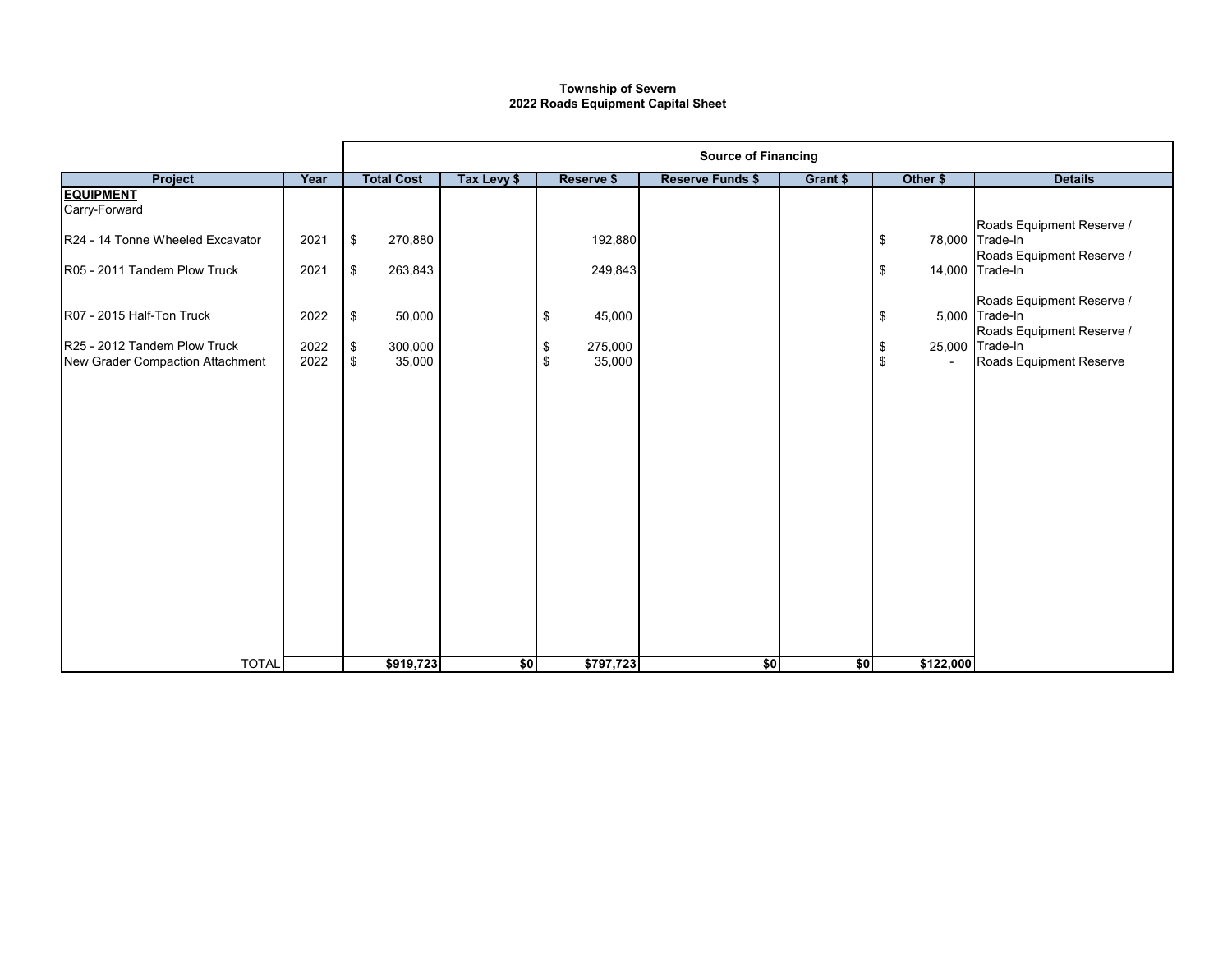## **Township of Severn 2022 Roads Capital Sheet**

|                                                                      |              | <b>Source of Financing</b> |                   |             |    |             |    |                         |    |          |          |                                         |
|----------------------------------------------------------------------|--------------|----------------------------|-------------------|-------------|----|-------------|----|-------------------------|----|----------|----------|-----------------------------------------|
| <b>Project</b>                                                       | Year         |                            | <b>Total Cost</b> | Tax Levy \$ |    | Reserve \$  |    | <b>Reserve Funds \$</b> |    | Grant \$ | Other \$ | <b>Details</b>                          |
| <b>CONSTRUCTION PROJECTS</b>                                         |              |                            |                   |             |    |             |    |                         |    |          |          |                                         |
| 2021 Carry Forwards                                                  |              |                            |                   |             |    |             |    |                         |    |          |          |                                         |
| Reinbird Street Bridge Removal                                       | 2021         | \$                         | 100,000           |             |    |             | \$ | 100,000                 |    |          |          | <b>Gas Tax Fund</b>                     |
|                                                                      |              |                            |                   |             |    |             |    |                         |    |          |          |                                         |
| <b>West Street Extension Construction</b>                            | 2021         | \$                         | 1,500,000         |             |    |             | \$ | 1,500,000               |    |          |          | <b>Gas Tax Fund</b>                     |
| <b>West Street Extension Property</b>                                |              |                            |                   |             |    |             |    |                         |    |          |          |                                         |
| Acquisition                                                          | 2021         | \$                         | 220,000           |             |    |             | \$ | 220,000                 |    |          |          | <b>Gas Tax Fund</b>                     |
| Wainman Line Culvert Replacement                                     |              |                            |                   |             |    |             |    |                         |    |          |          |                                         |
| <b>Utility Relocation</b>                                            | 2021         | \$                         | 110,000           |             | \$ | 110,000     |    |                         |    |          |          | <b>Capital Reserve</b>                  |
| County Road 169 / Muskoka<br>Intersection Signalation                |              |                            | 550,000           |             | \$ |             |    |                         |    |          |          | <b>Capital Reserve</b>                  |
| <b>Transportation Master Plan</b>                                    | 2021<br>2021 | \$<br>\$                   | $50,000$ \$       | 5,000       |    | 550,000     | \$ | 45,000                  |    |          |          | 90% DC eligible                         |
| <b>Grand Tamarack Reconstruction</b>                                 | 2021         | \$                         | 1,100,000         |             | \$ | 726,000     | \$ | 374,000                 |    |          |          | 34% DC Eligible/Capital Reserve         |
|                                                                      |              |                            |                   |             |    |             |    |                         |    |          |          |                                         |
| Fleet Management (Enterprise version)                                | 2021         | \$                         | 35,000            |             |    |             |    |                         | \$ | 35,000   |          | Modernization Grant contingent          |
|                                                                      |              |                            |                   |             |    |             |    |                         |    |          |          | 66% DC Eligible awarded to              |
| Brodie Drive / Carlyon Line Road                                     |              |                            |                   |             |    |             |    |                         |    |          |          | Planmac/Carryforward levy portion to be |
| <b>Widening Design</b>                                               | 2021         | \$                         | 80,000            |             | \$ | $27,200$ \$ |    | 52,800                  |    |          |          | transferred to Capital reserve          |
|                                                                      |              |                            |                   |             |    |             |    |                         |    |          |          |                                         |
| <b>General Items</b>                                                 |              |                            |                   |             |    |             |    |                         |    |          |          |                                         |
| North and South Yard Energy Audit<br>B21 Foxmead Road Rehabilitation | 2022         | \$                         | $20,000$ \$       | 20,000      |    |             |    |                         |    |          |          |                                         |
| Desian                                                               | 2022         | \$                         | $20,000$ \$       | 20,000      |    |             |    |                         |    |          |          |                                         |
| B10 Woodrow Road Bridge                                              |              |                            |                   |             |    |             |    |                         |    |          |          |                                         |
| Replacement Design                                                   | 2022         | \$                         | $100,000$ \$      | 100,000     |    |             |    |                         |    |          |          |                                         |
| South Shop Roof                                                      | 2022         | \$                         | 100,000 \$        | 100,000     |    |             |    |                         |    |          |          |                                         |
| Radar Signs                                                          | 2022         | \$                         | $20,000$ \$       | 20,000      |    |             |    |                         |    |          |          |                                         |
| Mount Stephen Road Turnaround                                        | 2022         | \$                         | 100,000 \$        | 100,000     |    |             |    |                         |    |          |          |                                         |
| Coldwater Road PXO Upgrades                                          | 2022         | \$                         | $15,000$ \$       | 15,000      |    |             |    |                         |    |          |          |                                         |
| Division Road Crossover Upgrades                                     | 2022         | \$                         | $15,000$ \$       |             | \$ | 15,000      |    |                         |    |          |          | <b>Capital Reserve</b>                  |
| Roads Needs Study Update                                             | 2022         | <b>S</b>                   | $10,000$ \$       | $5,000$ \$  |    | 5,000       |    |                         |    |          |          | <b>Capital Reserve</b>                  |
| Doug Smith Drive - Parking Upgrades                                  | 2022         | \$                         | 20,000            |             |    | 20,000      |    |                         |    |          |          | <b>Capital Reserve</b>                  |
| <b>Bridges and Culverts Projects</b>                                 |              |                            |                   |             |    |             |    |                         |    |          |          |                                         |
| B21 - Foxmead Road Rehabilitation                                    | 2022         | \$                         | 200,000 \$        | 200,000     |    |             |    |                         |    |          |          |                                         |
|                                                                      |              |                            |                   |             |    |             |    |                         |    |          |          |                                         |
|                                                                      |              |                            |                   |             |    |             |    |                         |    |          |          |                                         |
|                                                                      |              |                            |                   |             |    |             |    |                         |    |          |          |                                         |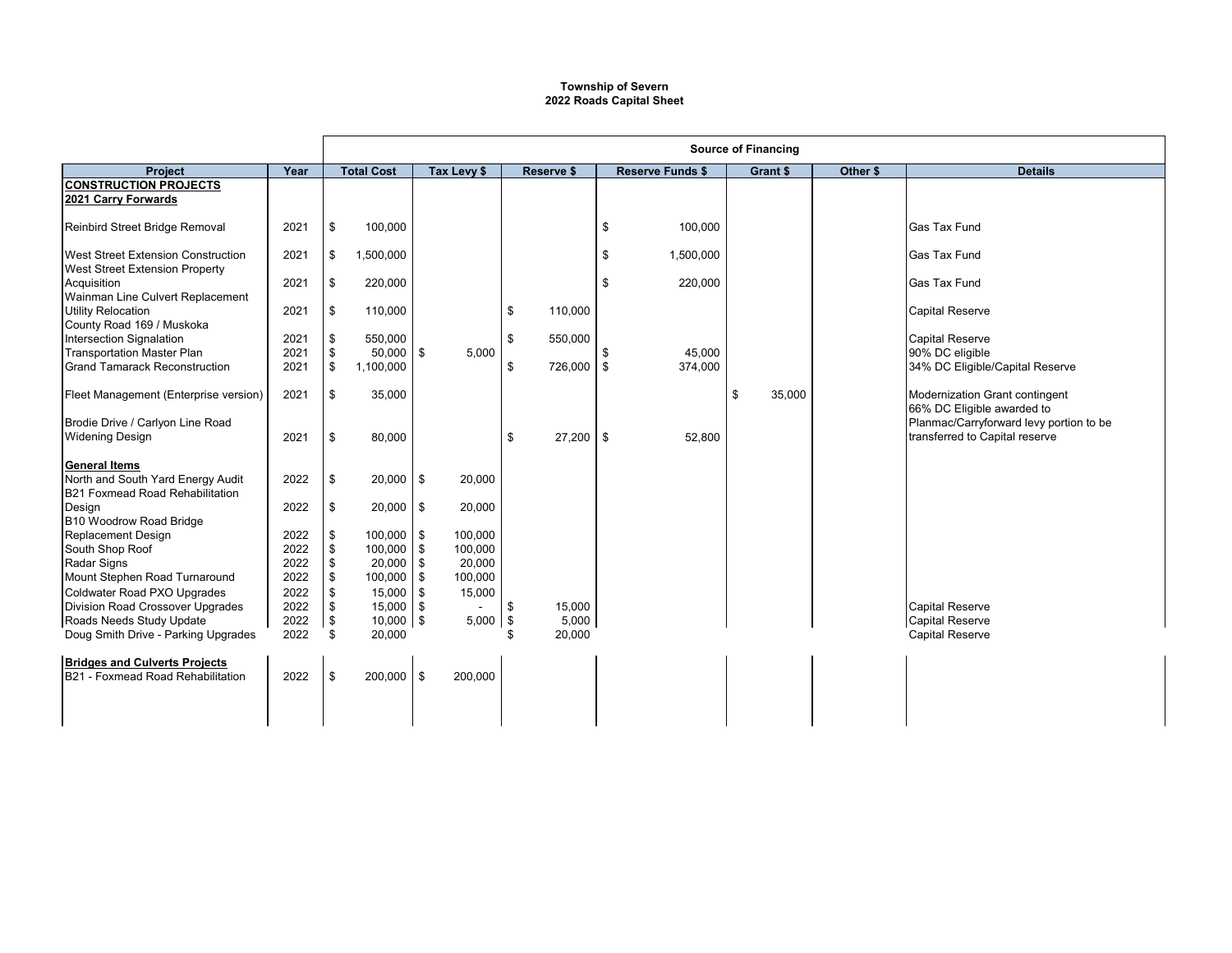## **Township of Severn 2022 Roads Capital Sheet**

|                                                                                                       |              | <b>Source of Financing</b> |              |                        |                         |               |          |                                                        |  |  |
|-------------------------------------------------------------------------------------------------------|--------------|----------------------------|--------------|------------------------|-------------------------|---------------|----------|--------------------------------------------------------|--|--|
| <b>Project</b>                                                                                        | Year         | <b>Total Cost</b>          | Tax Levy \$  | Reserve \$             | <b>Reserve Funds \$</b> | Grant \$      | Other \$ | <b>Details</b>                                         |  |  |
| <b>Road Renewal</b><br>Wainman Line from Foxmead to<br>Warminster SR (6.22 km)                        | 2022         | $1,200,000$ \$<br>-\$      | $411,172$ \$ | 3,289                  |                         | 785,539<br>\$ |          | OCIF funding 2022/Capital Reserve/Levy (to<br>balance) |  |  |
| Muskoka Street from Albany to<br>Coopers Falls Road (1.41 km)<br>Ardtrea Drive from Eastside Drive to | 2022         | 425,000<br>\$              |              | 425,000<br>\$          |                         |               |          | <b>Capital Reserve</b>                                 |  |  |
| Menoke (1.35 km)<br>Baguley Road from St. Amant to End                                                | 2022         | 400,000<br>\$              |              | 400,000<br>\$          |                         |               |          | <b>Capital Reserve</b>                                 |  |  |
| (1.36 km)<br>Stockdale Road from Hampshire Mills                                                      | 2022         | \$<br>300,000              |              | 300,000<br>\$          |                         |               |          | <b>Capital Reserve</b>                                 |  |  |
| Line to Telford Line (1.34 km)<br>Muskoka Street South from CR 169 to                                 | 2022         | 250,000<br>\$              |              | 250,000<br>S           |                         |               |          | <b>Capital Reserve</b>                                 |  |  |
| End (200m)<br>Gillett Drive from Marchmont Road to<br>Avery Lane (110m)                               | 2022<br>2022 | 75,000<br>-\$<br>50,000    |              | 75,000<br>\$<br>50,000 |                         |               |          | <b>Capital Reserve</b><br><b>Capital Reserve</b>       |  |  |
| Gloucester Road from Vasey Rd to<br>Beechwood Rd (0.5 km)                                             | 2022         | 125,000<br>-\$             |              | ა<br>125,000           |                         |               |          | <b>Capital Reserve</b>                                 |  |  |
| Beechwood Rd                                                                                          | $2022$ \$    | 475,000                    |              | 475,000<br>\$          |                         |               |          | <b>Capital Reserve</b>                                 |  |  |
|                                                                                                       |              |                            |              |                        |                         |               |          |                                                        |  |  |
| <b>SUB-TOTAL</b>                                                                                      |              | $7,665,000$ \$<br>\$       | $996,172$ \$ | $3,556,489$ \$         | $2,291,800$ \$          | $820,539$ \$  |          |                                                        |  |  |